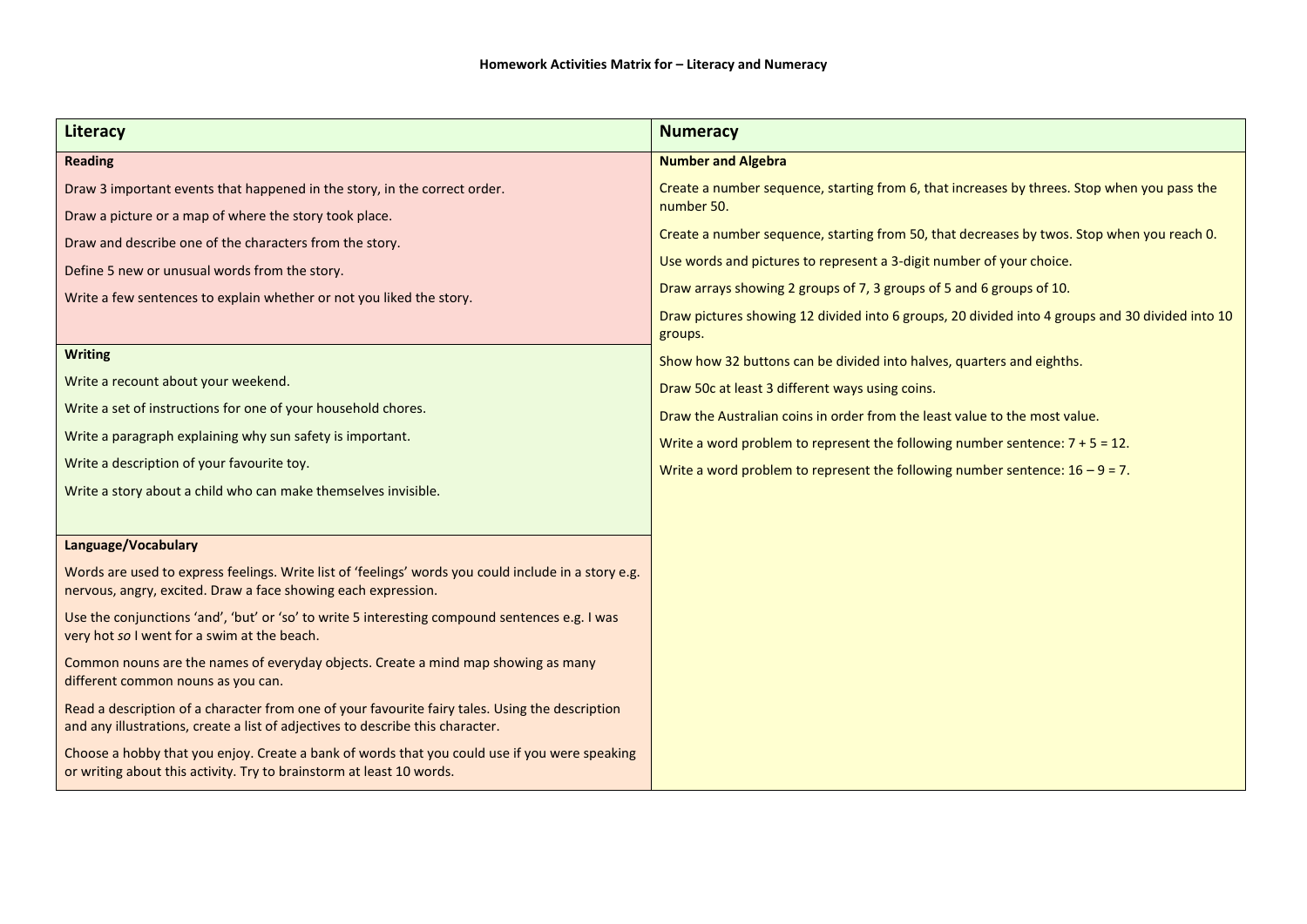| <b>Spelling</b>                                               | <b>Measurement and Geometry</b>                                                                   |  |
|---------------------------------------------------------------|---------------------------------------------------------------------------------------------------|--|
| Write your spelling words in alphabetical order.              | Draw 3 objects from around your home that are about the same length as your hand.                 |  |
| Break each of your spelling words into syllables.             | Measure the area of 3 book covers using an object of your choice e.g. a post-it note.             |  |
| Write a rhyming word for each of your spelling words.         | Draw an interesting artwork using squares, rectangles, triangles and circles.                     |  |
| Write each of your spelling words in an interesting sentence. | Draw a map of your school playground. Write directions from one place to another.                 |  |
| Draw a picture to represent each of your spelling words.      | Draw a flip, a slide and a turn of a two-dimensional shape of your choice.                        |  |
|                                                               | <b>Statistics and Probability</b>                                                                 |  |
|                                                               | List 3 everyday events that are likely to happen and explain why.                                 |  |
|                                                               | List 3 everyday events that are unlikely to happen and explain why.                               |  |
|                                                               | Make a tally showing the different colours of cars parked outside your home or classroom.         |  |
|                                                               | Sort the students in your class into boys and girls. Show the results in a table.                 |  |
|                                                               | Ask 10 people to name their favourite ice-cream flavour. Present this data using a picture graph. |  |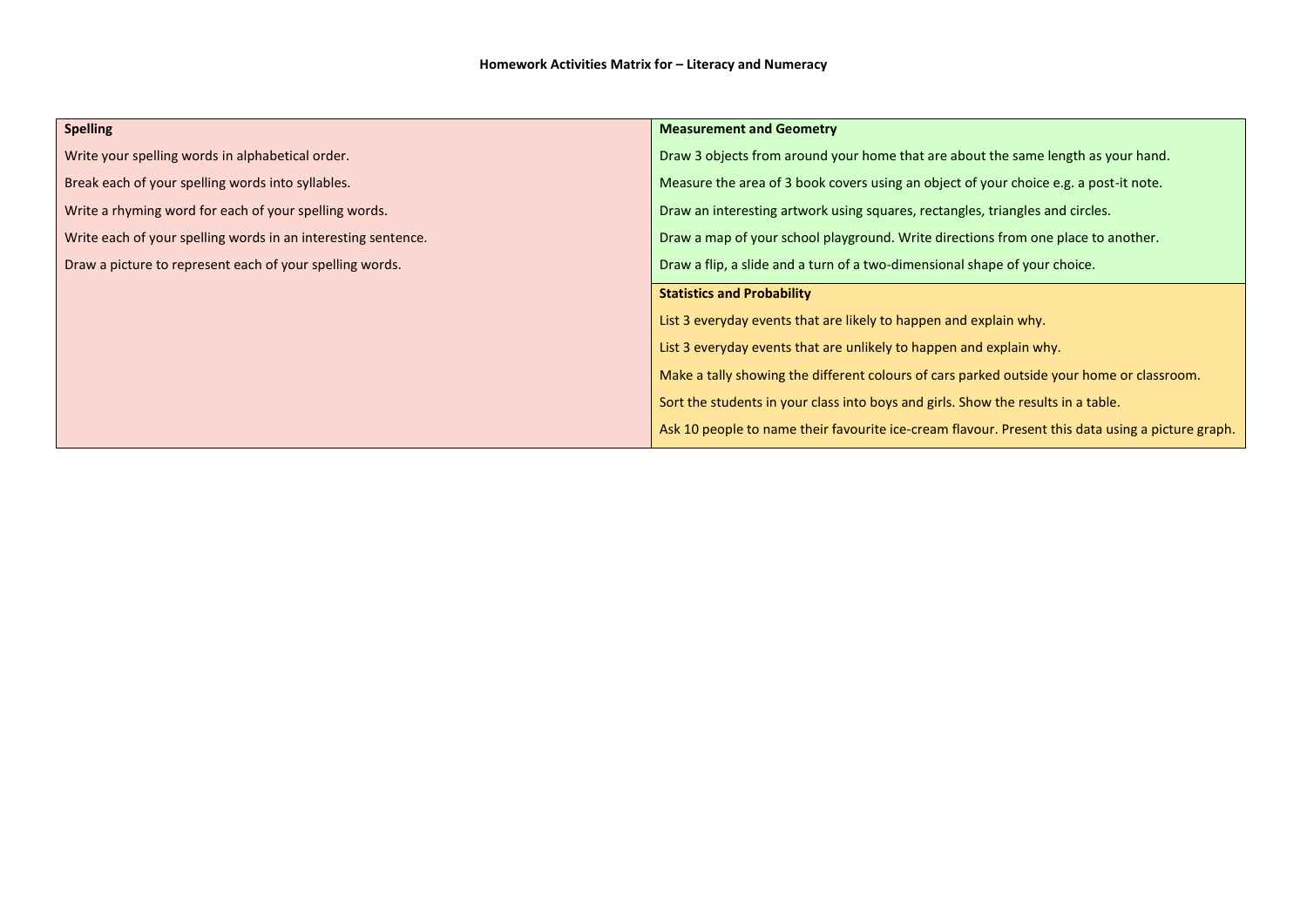| <b>Science</b>                                                                                                                                                                                                                                                                                                                                                                               | <b>HASS</b>                                                                                                                                                                                                                                                                                                                                                                                                                                   | <b>Other</b>                                                                                                                                                                                                                                                                                                                                                                                                             |
|----------------------------------------------------------------------------------------------------------------------------------------------------------------------------------------------------------------------------------------------------------------------------------------------------------------------------------------------------------------------------------------------|-----------------------------------------------------------------------------------------------------------------------------------------------------------------------------------------------------------------------------------------------------------------------------------------------------------------------------------------------------------------------------------------------------------------------------------------------|--------------------------------------------------------------------------------------------------------------------------------------------------------------------------------------------------------------------------------------------------------------------------------------------------------------------------------------------------------------------------------------------------------------------------|
| <b>Biological Science</b>                                                                                                                                                                                                                                                                                                                                                                    | <b>History</b>                                                                                                                                                                                                                                                                                                                                                                                                                                | <b>The Arts</b>                                                                                                                                                                                                                                                                                                                                                                                                          |
| Find 5 non-living things from around your home. Draw<br>each object and label its observable features.<br>Choose an animal. Research and record how your                                                                                                                                                                                                                                     | Write a letter to your school principal explaining why<br>'Acknowledgement of Country' should be observed at<br>the start of each school assembly.                                                                                                                                                                                                                                                                                            | How might two friends act during a sleepover? Create a<br>mind map showing the ways they might use their voice,<br>faces and bodies to portray their excitement.                                                                                                                                                                                                                                                         |
| animal grows, moves, eats and reproduces.<br>Draw a Venn diagram to compare living things and non-<br>living things.<br><b>Chemical Sciences</b><br>Leave an ice cube on a bench (in a cup) for one hour.<br>Record the changes that you observe during this period.<br>Find 5 solid items and 5 liquid items in your fridge.<br>Suggest what might happen to each item if it was<br>heated. | Write a list of special events that your family celebrates.<br>Choose one to describe in greater detail.<br>Choose an aspect of daily life e.g. clothes, toys,<br>transport. Interview an older person about how this<br>aspect of life has changed since they were younger.<br>Geography<br>Choose a country which neighbours Australia. Research<br>and record 10 interesting facts about the natural or<br>human features of this country. | Listen to a piece of instrumental music. As you listen,<br>draw a response to the music on a piece of paper using<br>patterns or images.<br>Collect a range of natural materials from around your<br>home e.g. leaves, twigs, flowers. Use these to create a<br>nature collage.<br><b>Technologies</b><br>Think of an everyday problem you might experience e.g.<br>there is no food in the cupboard for dinner. Write a |
| Choose a food that is solid. Draw a flow chart to<br>demonstrate the process of the solid becoming a liquid.<br><b>Earth and Space Sciences</b><br>Make a list of possible consequences that would occur if                                                                                                                                                                                  | Choose a climate type. Do a PMI chart (plus, minus,<br>interesting) about what it would be like to live in this<br>climate.<br>Describe a place that is special to you. Explain the<br>emotions you feel about this place and why you might                                                                                                                                                                                                   | series of steps you could follow to solve the problem.<br>Choose one occupation in our community. Create a<br>mind map showing the variety of ways this occupation<br>uses technology.<br>Choose a technological device that you have in your                                                                                                                                                                            |
| the sun's light no longer reached the earth.<br>Observe the moon each night this week. Draw a<br>detailed diagram of what it looks like each evening.<br>Draw a Venn diagram to compare the characteristics of                                                                                                                                                                               | have these feelings.<br><b>Civics and Citizenship</b><br>Describe a situation that might arise at home or at<br>school where a decision could be made by voting.                                                                                                                                                                                                                                                                              | home. Write a paragraph explaining how you and your<br>family use this device.<br><b>HPE</b><br>Write a paragraph about a time that you overcame a                                                                                                                                                                                                                                                                       |
| day and night.<br><b>Physical Sciences</b>                                                                                                                                                                                                                                                                                                                                                   | Imagine you are the leader of your own country. List<br>and explain at least 5 rules that you would put in place.                                                                                                                                                                                                                                                                                                                             | tough challenge. Explain what helped you to complete<br>the task and how you felt once you succeeded.<br>Create an informative poster showing how to make                                                                                                                                                                                                                                                                |
| Create an informative poster showing different sources<br>of heat energy. Draw a picture and write a brief<br>definition of each source.                                                                                                                                                                                                                                                     | Write a recount about a time you participated in a<br>school or community event.                                                                                                                                                                                                                                                                                                                                                              | your classroom a safe, healthy and fun place to learn.<br>Every day this week, record an activity you have done to<br>help your body or your mind stay healthy.                                                                                                                                                                                                                                                          |